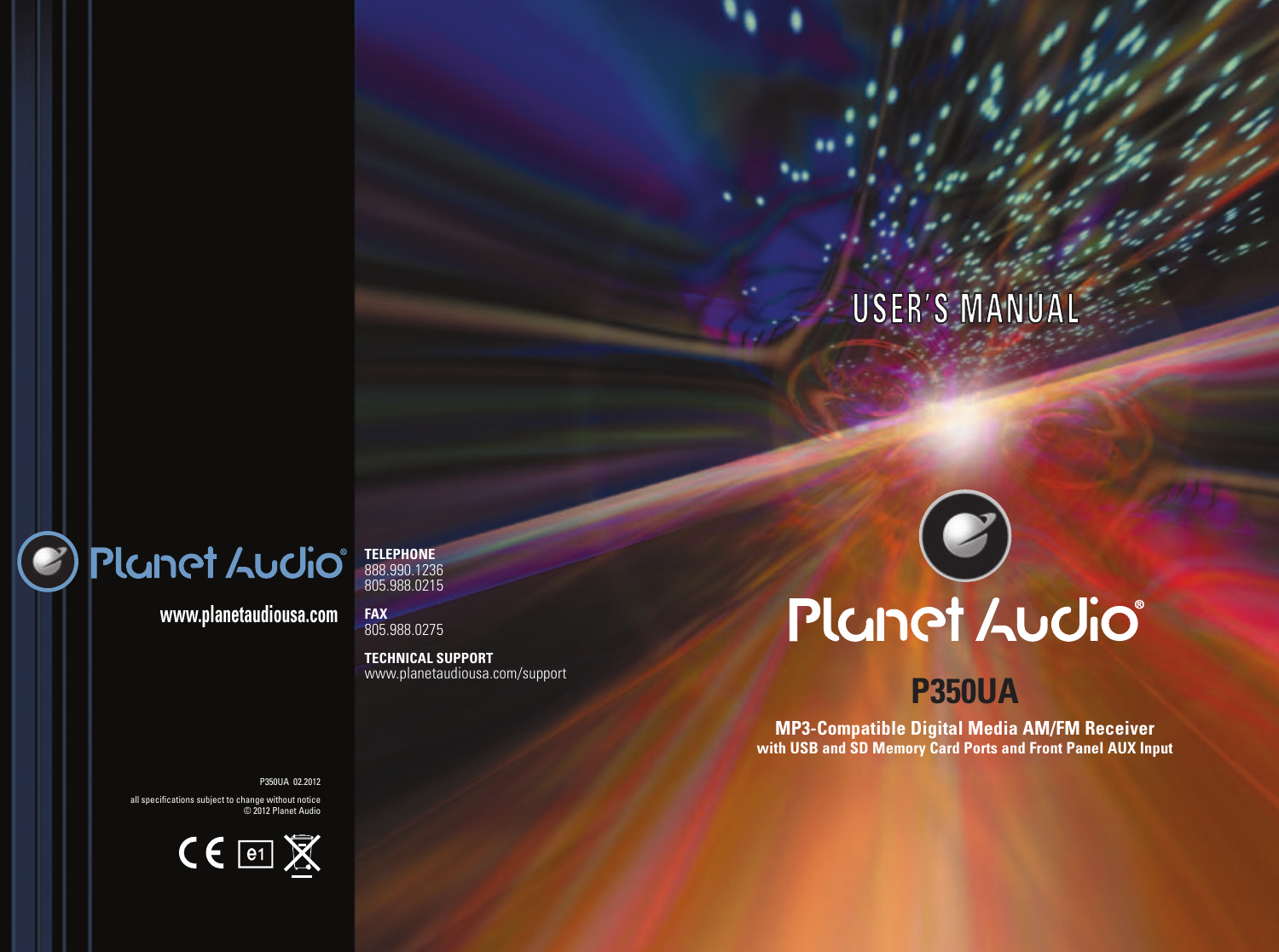

## **P350UA**

## **OWNER'S MANUAL Mobile Audio System**



- y **PLL Synthesizer Stereo Radio**
- **Automatic Memory Storing**
- y **Detachable Panel**
- **Preset Equalization**
- y **Memory Card Interface**
- y **USB Interface**
- y **Auxiliary Input Function**
- y **Remote Control**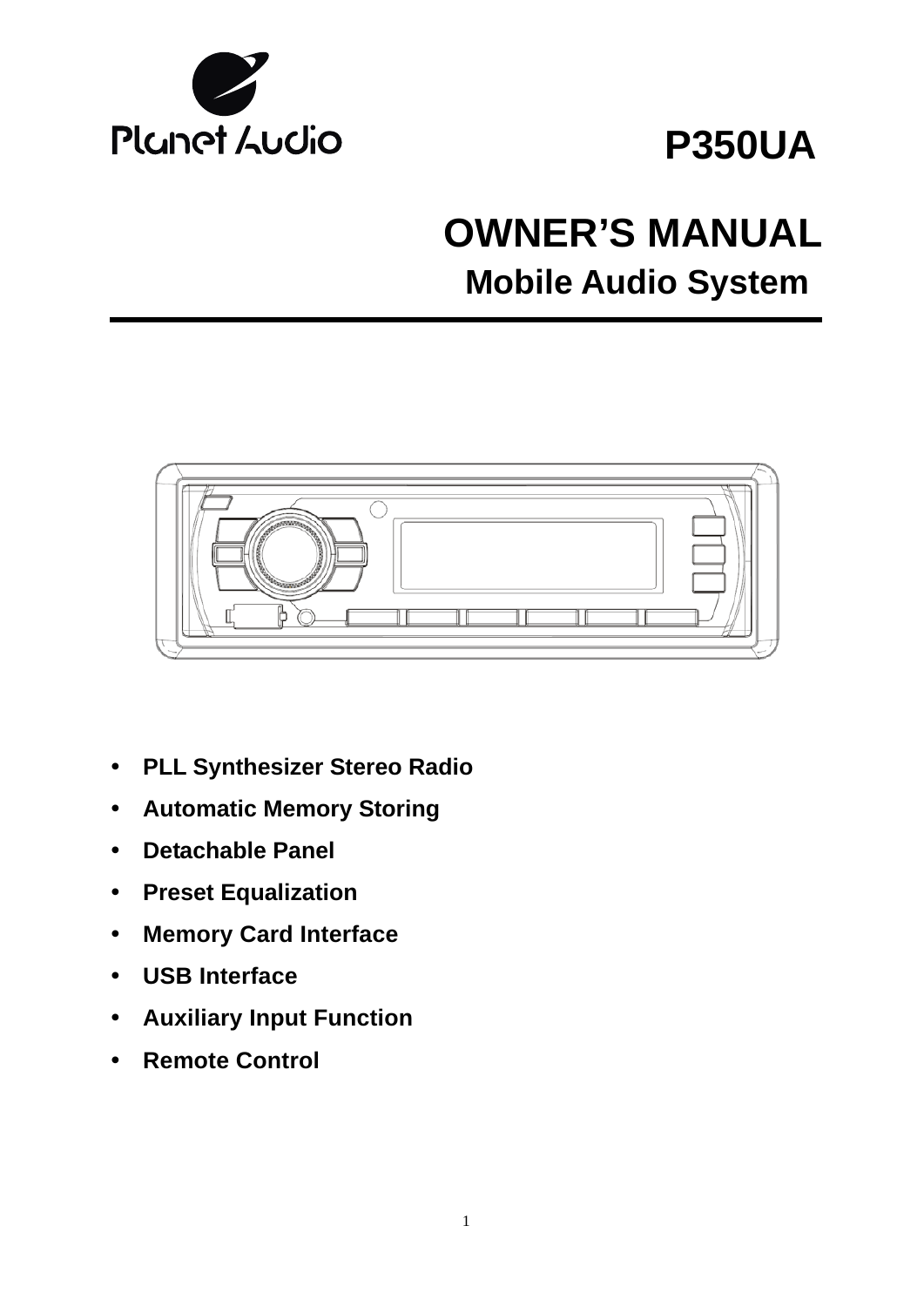## **CONTENTS**

| DIN Front-Mount (Method A)3           |
|---------------------------------------|
| Installing the unit 3                 |
| Removing the unit 3                   |
| DIN Rear-Mount (Method B)3            |
| Using the detachable control panel  4 |
| Wiring Connection5                    |
|                                       |
|                                       |
|                                       |
|                                       |
|                                       |
|                                       |
|                                       |
|                                       |
|                                       |
|                                       |
|                                       |
|                                       |
|                                       |
|                                       |
|                                       |
| Power-down memory function 7          |
|                                       |
| Switching to radio mode 7             |
| Selecting the frequency band7         |
|                                       |
| Automatic memory storing&             |
|                                       |
|                                       |
|                                       |
|                                       |
|                                       |
| Selecting directory up/down 7         |
|                                       |

| Previewing all tracks8             |  |
|------------------------------------|--|
| Repeating the same track 8         |  |
| Playing all tracks in random8      |  |
| Selecting tracks by AS/PS button 8 |  |
| Display information8               |  |
| Memory card operation 8            |  |
|                                    |  |
|                                    |  |
| Trouble shooting10                 |  |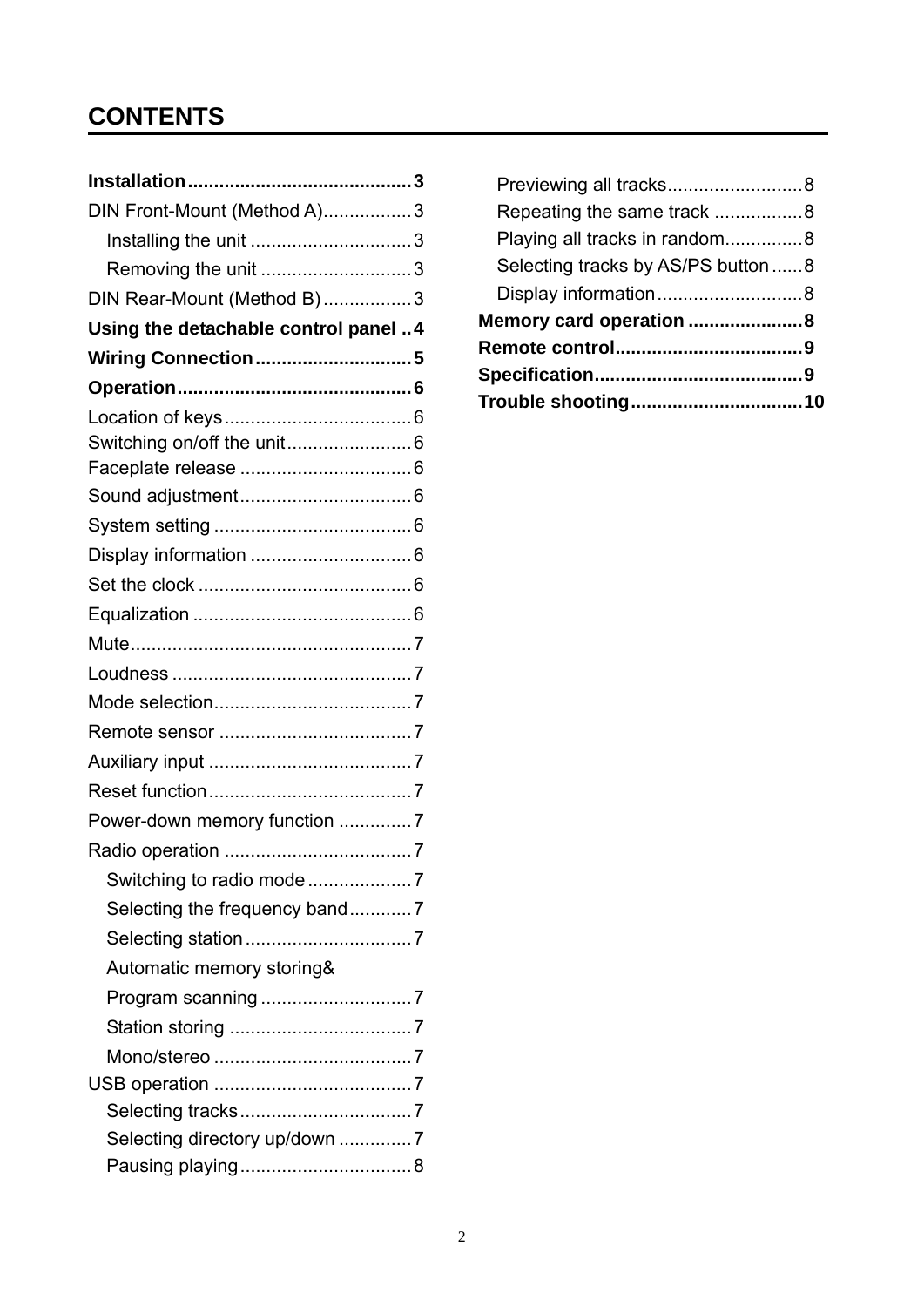## **INSTALLATION**

#### **Notes:**

- Choose the mounting location where the unit will not interfere with the normal driving function of the driver.
- Before installing the unit, connect the wiring temporarily and make sure it is all connected up properly and the unit and the system work properly.
- Use only the parts included with the unit to ensure proper installation. The use of unauthorized parts can cause malfunctions.
- Consult with your nearest dealer if installation requires the drilling of holes or other modifications of the vehicle.
- Install the unit where it does not get in the driver's way and cannot injure the passenger if there is a sudden stop, like an emergency stop.
- Avoid installing the unit where it would be subject to high temperature, such as from direct sunlight, hot air, from the heater, or where it would be subject to dust, dirt or excessive vibration.

#### *DIN FRONT-MOUNT (Method A)*  **Installing the unit**



(1) Metal Strap

Be sure to use the strap to secure the back of the unit of the place. The strap can be bent by hand to the desired angle.

- (2) Mounting Bolt
- (3) Hex Nut
- (4) Spring Washer
- (5) Tapping Screw
- (6) Plain Washer



(a) Dashboard



After inserting the holder into the dashboard, select the appropriate tab according to the thickness of the dashboard material and bend them inwards to secure the holder in place.

#### *Removing the unit*

Insert both of the supplied keys into the slots at the middle left and right sides of the unit, then pull the unit out of the dashboard.



#### *DIN REAR-MOUNT (Method B)*

If your vehicle is a Nissan, Toyota, follow these mounting instructions.

Use the screw holes marked T (Toyota), N (Nissan) located on both sides of the unit to fasten the unit to the factory radio mounting brackets supplied with your vehicle.





To fasten the unit to the factory radio mounting brackets.

Align the screw holes on the bracket with the screw holes on the unit, and then tighten the screws (5x5mm) on each side.

Note: the outer trim ring, sleeve and the metal strap are not used for method B installation.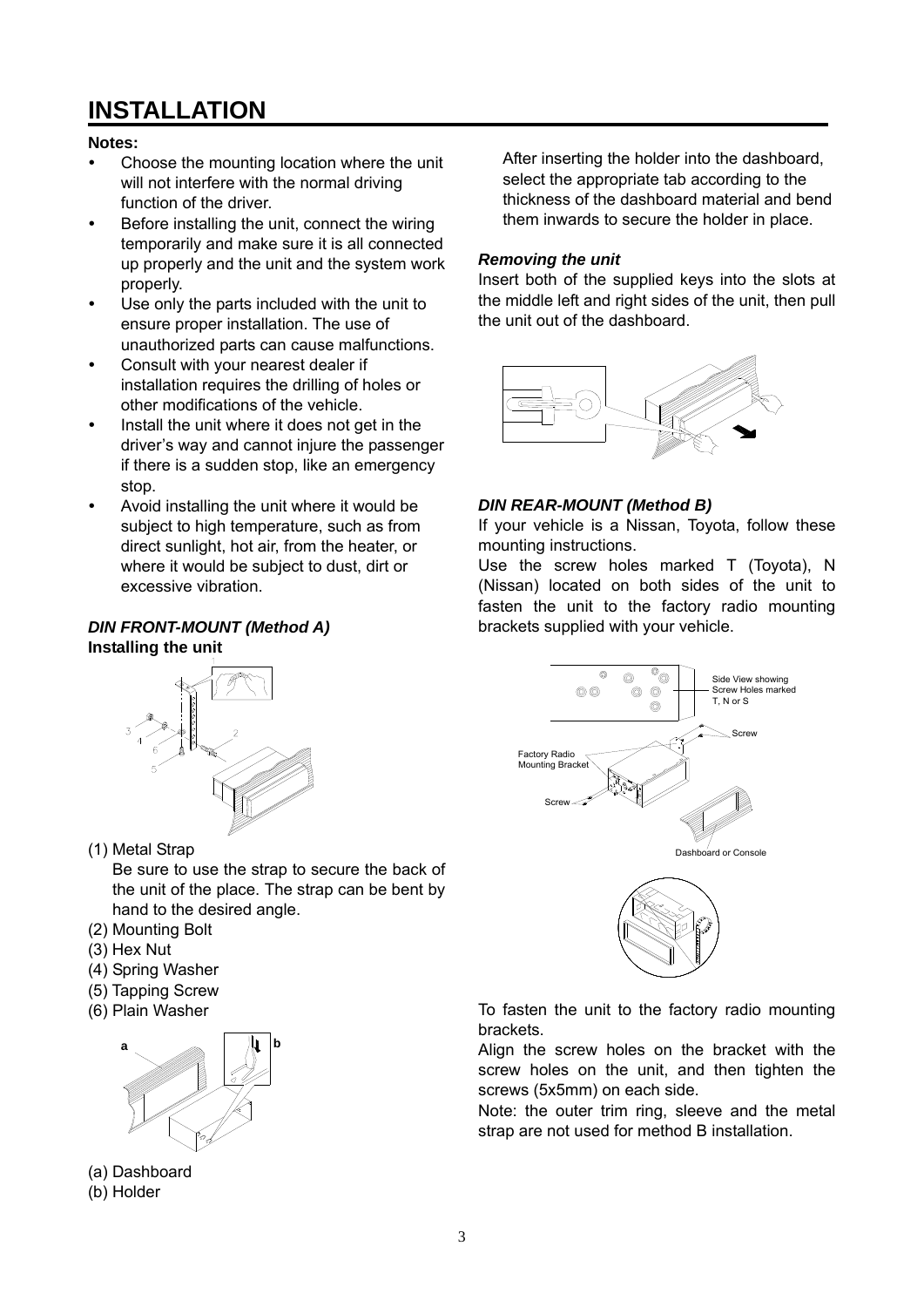### **USING THE DETACHABLE CONTROL PANEL**

#### **To Detach the Control panel**

1. Press the release button  $(\triangle)$  on the front panel and pull off the control panel.



2. Keep the control panel into the case.



#### **To Install the Control Panel**

To install the control panel, insert the panel into the housing and make sure the panel is properly installed. Otherwise, abnormality occurs on the display or some keys will not function properly.



#### **Precautions when handling**

- 1. Do not drop the control panel.
- 2. Do not put pressure on the display or control buttons when detaching or re-installing the control panel.
- 3. Do not touch the contacts on the control panel or on the main unit body. It may result in poor electrical contact.
- 4. If any dirt or foreign substances adhered on the contacts, they can be removed with a clean and dry cloth.
- 5. Do not expose the control panel to high temperatures or direct sunlight in anywhere.
- 6. Keep away any volatile agents (e.g. benzene, thinner, or insecticides) from touching the surface of the control panel
- 7. Do not attempt to disassemble the control panel.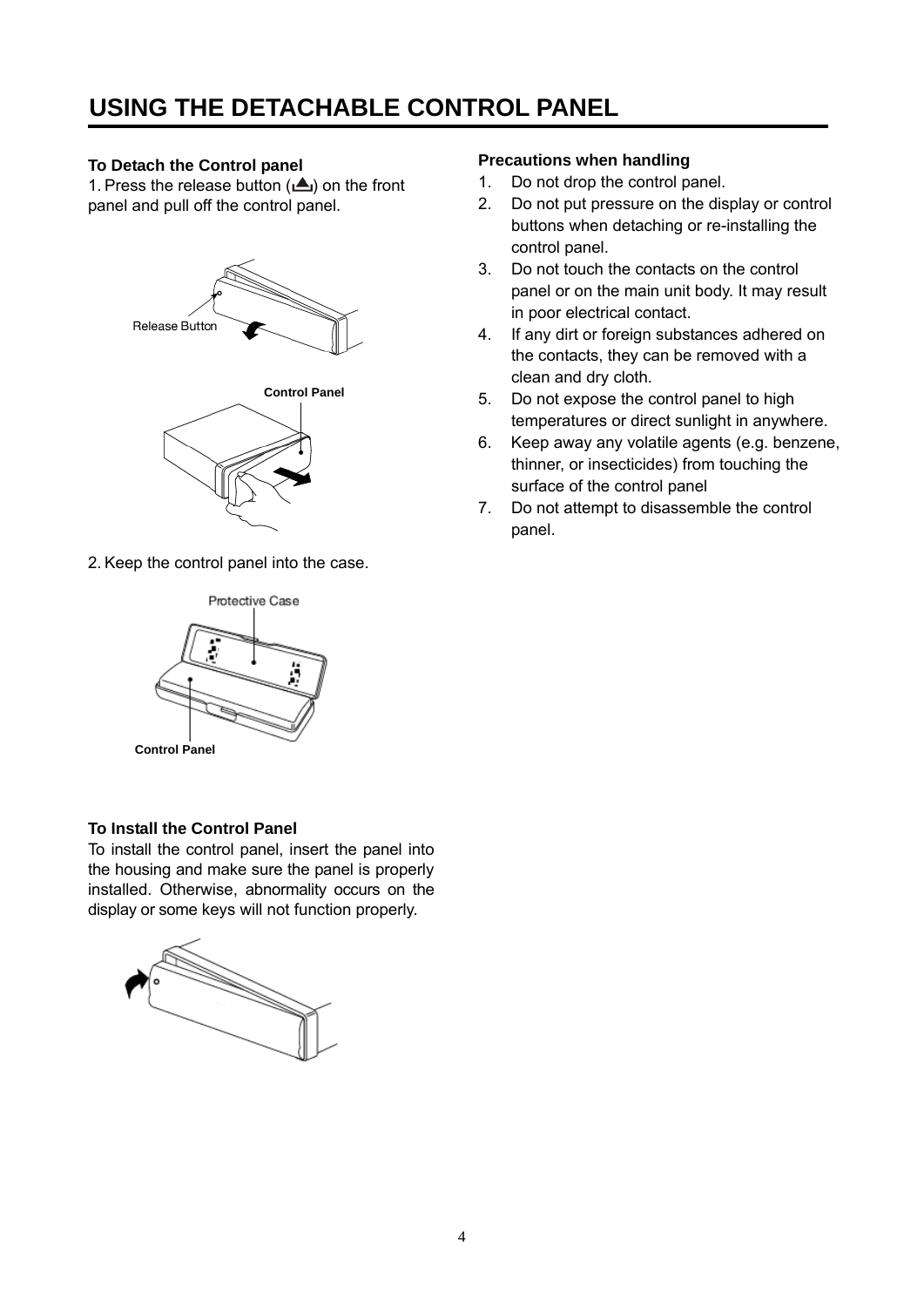#### **FOR 4X50W SYSTEM**

֚֡֘

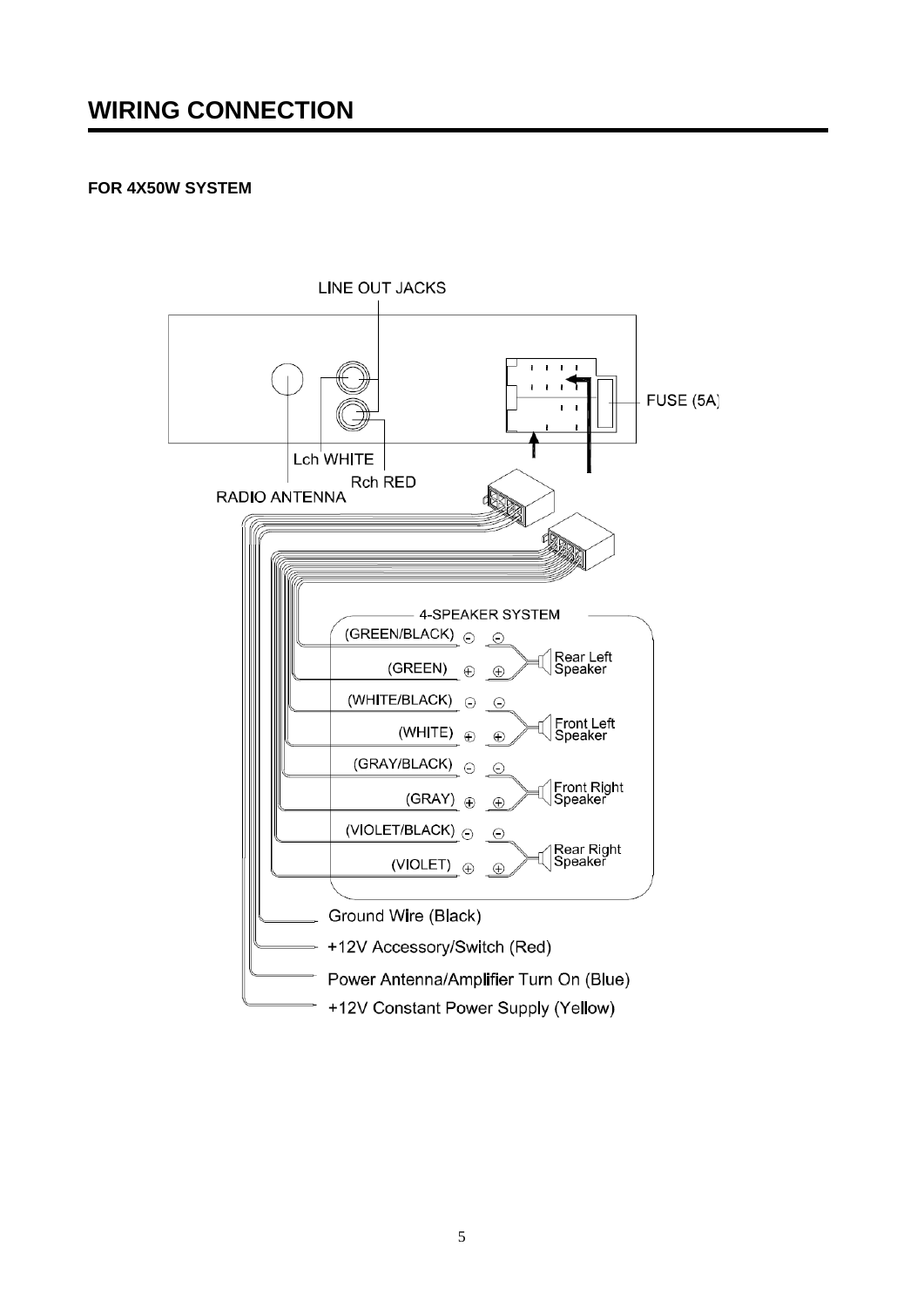### **OPERATION**

#### **LOCATION OF KEYS**



#### **SWITCHING ON/OFF THE UNIT**

Press *D/MUT* button (3) to turn on the unit. When the system is on, press and hold **D/MUT** button (3) to turn off the unit.

#### **FACEPLATE RELEASE**

Press  $\triangle$  button (2) to release the removable faceplate.

#### **SOUND ADJUSTMENT**

Press **SEL** button (4) shortly to select the desired adjustment mode. The adjustment mode will change in the following order:

 $VOL \rightarrow BAS \rightarrow THE \rightarrow BAL \rightarrow FAD$ (Volume) (Bass) (Treble) (Balance) (Fader) By rotating the volume knob (4) clockwise or counter-clockwise, it is possible to adjust the desired sound quality.

#### **SYSTEM SETTING**

Press and hold **SEL** button (4) on the control panel to enter system setting mode. Then shortly press **SEL** button (4) to select the item you want to change and rotate the volume knob (4) to change the corresponding setting.

1) BEEP ON/OFF

Use the volume knob (4) to set Beep sound ON or OFF.

- 1. ►► Tune/seek/track up button
- 2. **▲** Release button
- 3.  $\Phi$ /MUT button
- 4. Volume knob (when rotated) SEL button (when pressed)
- 5. EQ button
- 6. DSP button
- 7. MON button
- 8. MOD button
- 9. AS/PS/Navi-SCH button
- 10. **Tune/seek/track down button**
- 11. Remote sensor
- 12. USB interface
- 13. BND/LOUD/ENT button
- 14. 1 PAU button
- 15. 2 SCN
- 16. 3 RPT
- 17. 1-6 preset buttons
- 18. 4 SHF
- 19. 5 DIR-
- 20. 6 DIR+
- 21. Liquid crystal display
- 22. AUX IN
- 23. Reset button
- 24. Memory card interface
- 2) AREA USA/EUR

Use the volume knob (4) to set AREA USA, AREA EUR frequency spacing. Note the frequency range of the different area is not the same.

3) P-VOL

Use the volume knob (4) to select the volume level when the unit turns on.

#### **DISPLAY INFORMATION**

Press **DSP** button (6) to operate as the conversion of each display mode.

#### **SET THE CLOCK**

Shortly press the **DSP** button (6) until the clock is shown on the display. Then hold the **DSP** button until the clock flashes. Then press  $\leftrightarrow$  button (10) to change the minutes and  $\blacktriangleright$  button (1) to change the hours.

#### **EQUALIZATION**

Press **EQ** button (5) to turn on equalization function and to select desired audio mode. There are five kinds of mode as below:

 $FLAT \rightarrow CLASS \rightarrow POP \rightarrow ROCK \rightarrow OFF \cdot$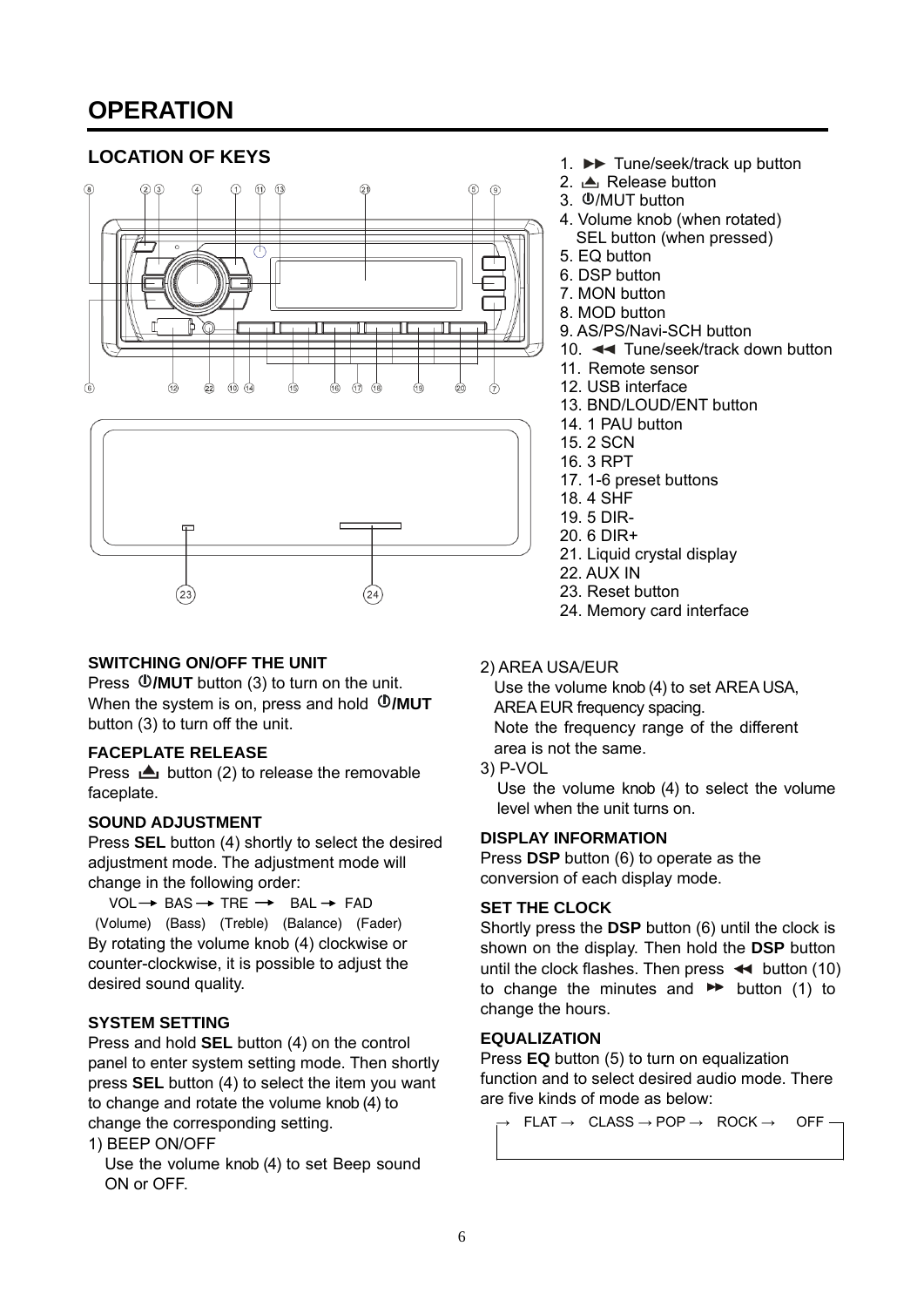### **OPERATION**

#### **MUTE**

Press *D/MUT* button (3) to mute down the sound instantly. Press again to resume the sound.

#### **LOUDNESS**

Press **BND/LOUD/ENT** button (13) for several seconds to reinforce the bass output and "LOUD" will appear on the display. Press it for several seconds again to release this function.

#### **MODE SELECTION**

Press **MOD** button (8) to select radio, USB, memory card play or AUX mode.

#### **REMOTE SENSOR**

Point the remote control handset to the remote sensor (11). Press the function keys on the handset to control the system.

#### **AUXILIARY INPUT**

The unit can be connected to a portable audio player through the auxiliary input jack **AUX IN** (22) on the control panel. After finishing the connection, you can press **MOD** button (8) on the control panel to switch the mode to AUX mode.

#### **RESET FUNCTION**

Reset button (23) must be activated with either a ballpoint pen or thin metal object. The reset button is to be activated for the following reasons:

- Initial installation of the unit when all wiring is completed.
- All the function buttons do not operate.
- Error symbol on the display.

#### **POWER-DOWN MEMORY FUNCTION**

The unit has the power-down memory function; some data will never lose even when power's off. You can press the numerical button **1** (14) and **MOD** button (8) together to clear the power-down memory function.

#### **RADIO OPERATION**

#### **SELECTING THE FREQUENCY BAND**

At radio mode, press **BND/LOUD/ENT** button (13) shortly to select the desired band.

The reception band will change in the following order:

 $\rightarrow$  FM1  $\rightarrow$  FM2  $\rightarrow$  FM3  $\rightarrow$  AM

#### **SELECTING STATION**

L

Press  $\rightarrow$  button (1) or  $\rightarrow$  button (10) shortly to

activate automatic seek function. Press for several seconds until "**MANUAL**" appears on the display, the manual tuning mode is selected. If both buttons have not been pressed for several seconds, they will return to seek tuning mode and "**AUTO**" appears on the display.

#### **AUTOMATIC MEMORY STORING & PROGRAM SCANNING**

- Automatic memory storing Press **AS/PS** button (9) for several seconds to store the strongest stations that searched into the corresponding preset number button.
- Program scanning Press **AS/PS** button (9) shortly to scan preset station.

#### **STATION STORING**

Press any one of the preset buttons (17) (1 to 6) to select a station, which had been stored in the memory. Press this button for several seconds to store the current station into the number button.

#### **MONO/STEREO**

Press **MON** button (7) to select mono or stereo mode. You can sometimes improve reception of distant stations by selecting mono operation.

#### **USB OPERATION**

On the control panel of the unit, there is an USB interface (12). You can connect an USB driver through this interface (12).

When you connect an USB driver through the interface, the unit will search the MP3 files or WMA files in the USB driver and start to play MP3 files or WMA files automatically. If in other mode, you can also press **MODE** button (8) to select USB mode.

#### **SELECTING TRACKS**

Press  $\leftrightarrow$  button (10) or  $\rightarrow$  button (1) to move to the previous track or the following track. Track number shows on display. Hold  $\leftrightarrow$  button (10) or  $\rightarrow$  button (1) to fast reverse or fast forward. Normal play starts from when you release the button.

#### **SELECTING DIRECTORY UP/DOWN**

Press **DIR-** button (19) or **DIR+** button (20) to select directory downward or upward. If the MP3 files does not contain any directory, there is no function of pressing **DIR-** button (19) or **DIR+**  button (20).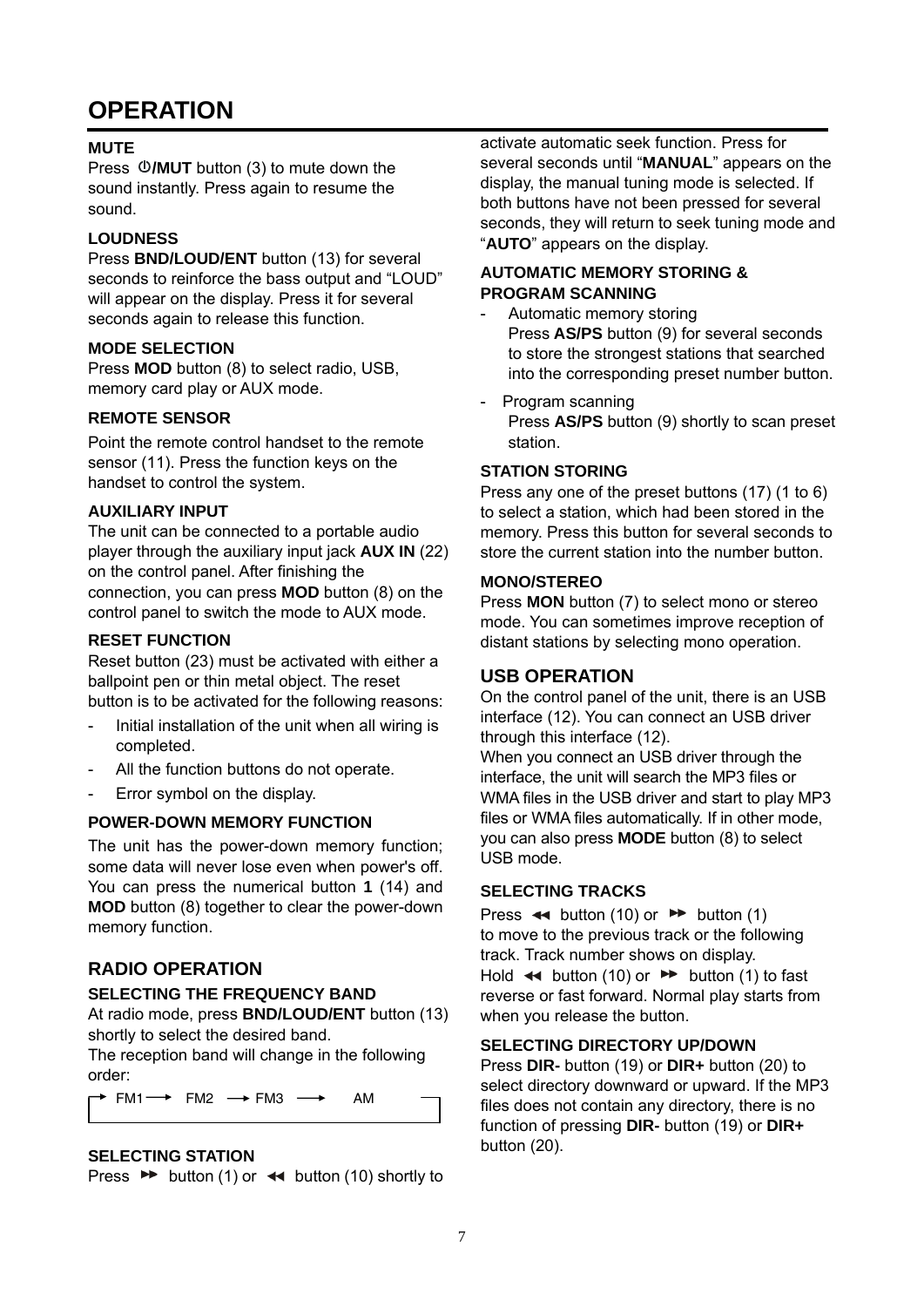### **OPERATION**

#### **PAUSING PLAYING**

Press **PAU** button (14) to pause the playing. Press it again to resume play.

#### **PREVIEWING ALL TRACKS**

Press **SCN** button (15) to play first several seconds of each track. Press again to stop intro and listen to track.

#### **REPEATING THE SAME TRACK**

Press **RPT** button (16) to continuously repeat the same track. Press it again to stop repeat.

#### **PLAYING ALL TRACKS IN RANDOM**

Press **SHF** button (18) to play all tracks on the USB in random order. Press again to cancel the function.

#### **SELECTING TRACKS BY AS/PS BUTTON**

Press **AS/PS** button (9), then rotate **VOL** knob (4) to select the track directly.

Then press the **SEL** button (4) or **BND/LOUD/ENT** button (13) to start playing the track.

#### **DISPLAY INFORMATION**

Press **DSP** button (6) to show the following information, such as the clock, ID3 TAG (if available: song title, directory name, artist name, other contents…) (FOR WITH MP3 ID3 FUNCTION VERSION ONLY) and other information.

#### **Note:**

- $\bullet$  The main unit can only support the standard USB-memory device.
- $\bullet$  USB MP3 player is not a standard which means different brand name or different models have their own standard. So our product cannot support every MP3 player.
- When connecting an MP3 player and there has normal battery in the player (non rechargeable battery), you should remove the battery from the MP3 player then connect it to the USB interface. Otherwise, it may cause battery burst.
- When in USB play mode, be sure not to remove the USB driver from the USB interface.

#### **MEMORY CARD OPERATION**

There is a memory card interface (24) on the housing the unit.

When you insert a memory card in the memory card interface, the unit will search the MP3 files or WMA files in the card and start to play MP3 files or WMA files automatically.

The operation is the same with the USB operation described above.

#### **CAUTION**

When there are important files in the USB device or the memory card, do not connect it to the main unit to play. Because any wrong operation may cause files loss. And our company assumes no responsibility for this.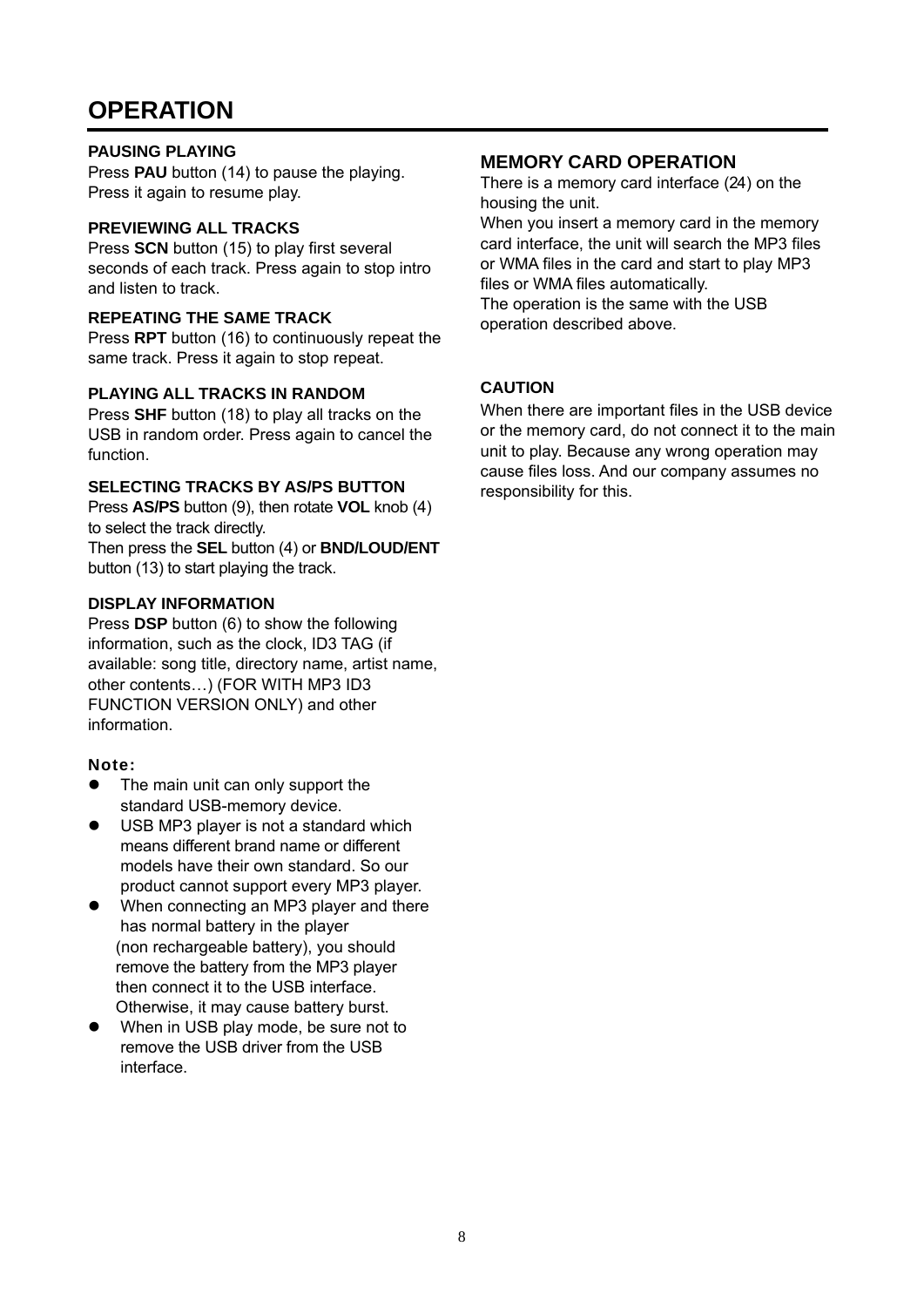## **REMOTE CONTROL**



## **SPECIFICATION**

#### **GENERAL**

Tone Controls

- Bass (at 100 Hz) : ±10 dB
- Treble (at 10 kHz) : ±10 dB Maximum Output Power : 4X50 watts Current Drain **Current Drain Current Drain Current Drain Current Current Oral 2016**

#### **USB/SD/MMC PLAYER**

Signal to Noise Ratio : More than 60 dB Channel Separation : More than 50 dB Frequency Response : 20Hz – 20 kHz

#### **RADIO**

Sensitivity (S/N=30dB) Stereo Separation  $>25dB$ 

Sensitivity (S/N=20dB) 32 dBu  $\mathsf{IF}$  450 kHz

#### **Remarks:**

Specifications subject to change without notice.

- 1. VOL+: Volume Up Button
- 2. **(D(MUTE): Power On/Off/MUTE Button**
- 3. SEL: Sound Mode Select Button
- 4. TUNE/SKIP  $\overline{\bullet}$ : Tune/Seek Down Button
- 5. DISP: Display Button
- 6. VOL-: Volume Down Button
- 7. 1 PAU: Pause Button
- 8. 1-6: Preset Buttons
- 9. 4 SHF: Shuffle Button
- 10. AS/PS/D-AUD:

Automatic Memory Storing & Program Scanning Button (Press to select the track directly in MP3/WMA file Operation)

- 11. MODE: Mode Button
- 12. TUNE/SKIP  $\frac{1}{2}$ : Tune/Seek Up Button
- 13. BAND/LOU/ENT: Band Select Button (When pressed shortly) Loudness Button (When pressed long) (Enter Button For MP3/WMA file Operation)
- 14. 2 SCN: Scanning Button
- 15. 3 RPT: Repeat Button
- 16. 6 DIR ▲: Directory Up Button
- 17. 5 DIR ▼: Directory Down Button
- Power Supply Requirements : DC 12 Volts, Negative Ground
	-
	-
	-
	-

#### *FM*

 μ 10 dB **AM**  Frequency Coverage 87.5 to 107.9 MHz (USA)  $87.5$  to 108 MHz (Europe)<br> $10.7$  MHz  $10.7$  MHz

Frequency Coverage 630 to 1710 KHz (USA) Frequency Coverage 522 to 1620 KHz (Europe)